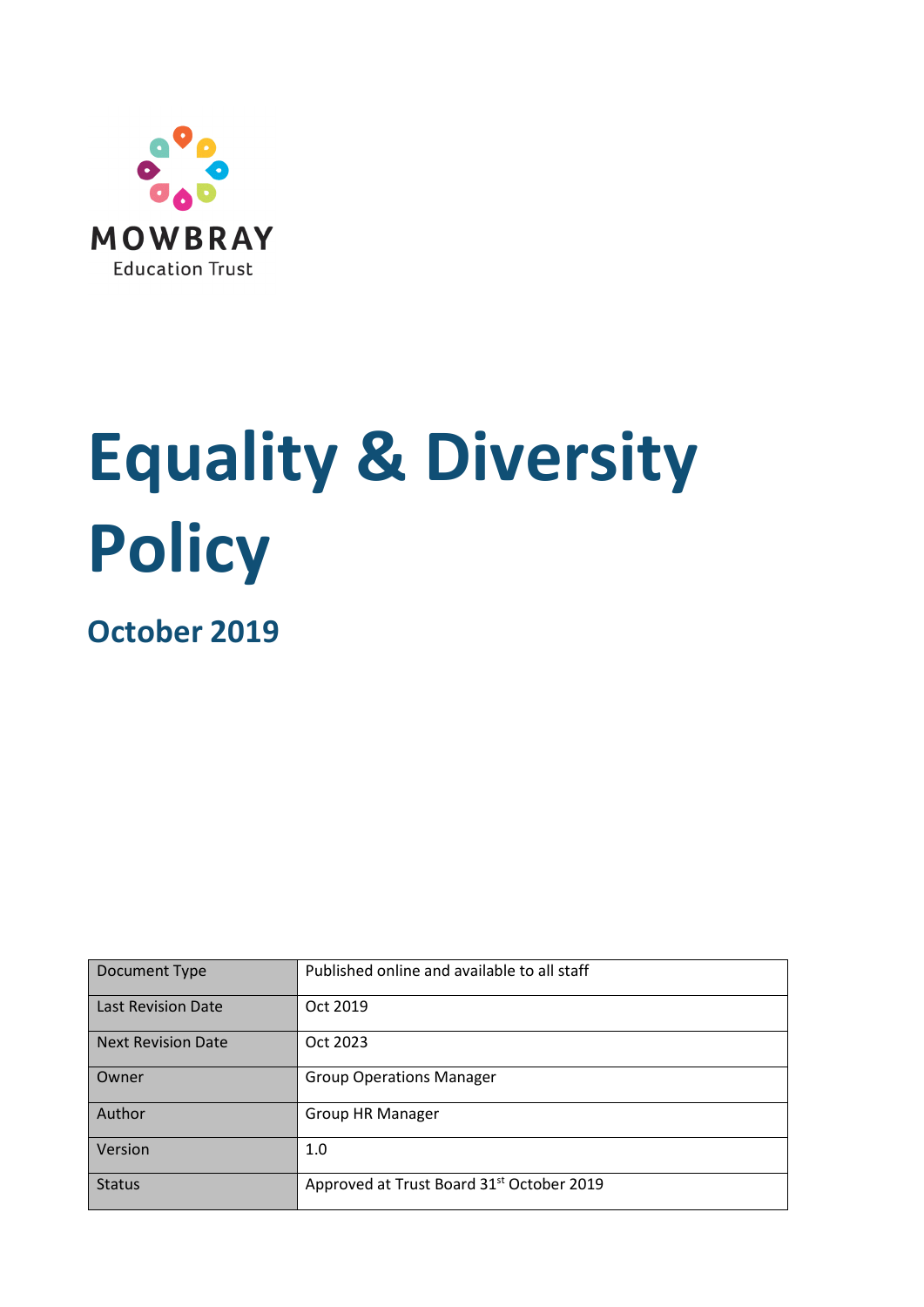#### **Contents**

| $\mathbf{1}$   | Introduction                    | $\mathsf 3$    |  |  |
|----------------|---------------------------------|----------------|--|--|
| $\overline{2}$ | Scope                           | $\overline{4}$ |  |  |
| 3              | Roles and responsibilities      | $\overline{4}$ |  |  |
| 4              | Our objectives                  | $\overline{4}$ |  |  |
| 5              | <b>British Values</b>           | 5              |  |  |
| 6              | Types of discrimination         | 5              |  |  |
| $\overline{7}$ | Religious Observance            | 6              |  |  |
| 8              | Breaches of this policy         | 6              |  |  |
| 9              | Review                          | 6              |  |  |
|                | Log of Changes to Document<br>7 |                |  |  |

This policy covers all our educational establishments:

- •Ab Kettleby Primary School
- •Brownlow Primary School
- •The Grove Primary School
- •John Ferneley College
- •Oasis Family Centre
- •Sherard Primary School
- •Somerby Primary School

Where this policy states 'school' this means any of our educational establishments and the wider Trust. Where this policy states 'Headteacher' this also includes 'Head of School' and 'Centre Manager'. Mowbray Education Trust (MET).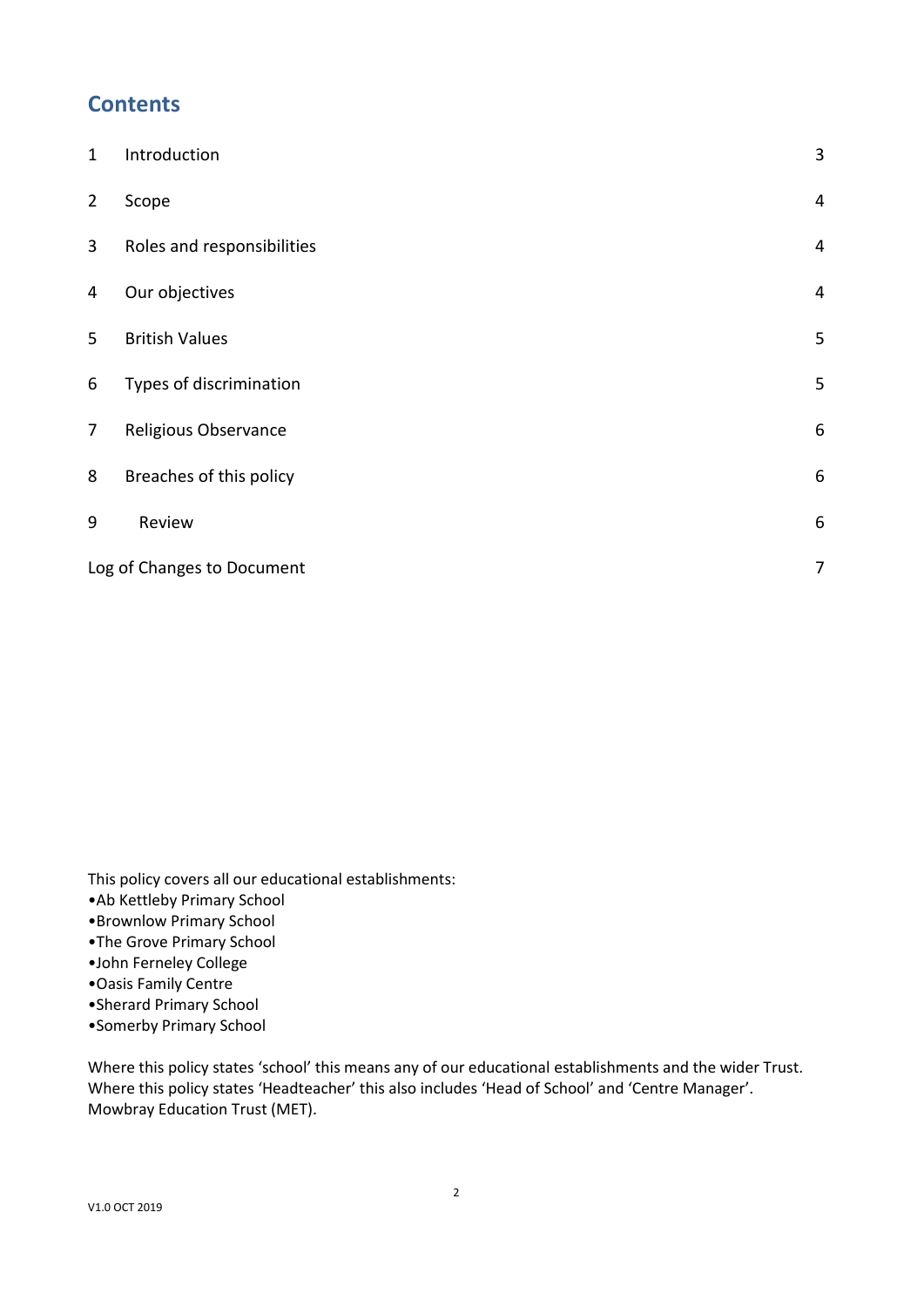# <span id="page-2-0"></span>**1 Introduction**

The Trust is committed to providing high quality teaching and learning for our students. We recognise that by valuing and promoting equality and diversity for all and avoiding unlawful discrimination in education, employment and delivery of services, we will be able to deliver the best education for our students.

We aim to create an environment that is free from discrimination or harassment and is one in which individuals are valued and respected. We highly value diversity and the variety of skills, knowledge and experience that diversity brings to our Trust; we are committed to drawing on different perspectives and experiences of individuals which will add value to what we do.

We will ensure that all people, are treated with equal value. Treating people equally does not necessarily involve treating them the same, but understanding and tackling the different barriers which could lead to unequal outcomes for different groups of people.

We will take positive action to address any under representation in the student or staff profile, and to tackle any gaps in the success, retention or achievement rates for any equality group. We will also work to eliminate any barriers that might inhibit the success or progression of any groups of students or staff.

The principles of non-discrimination also apply to how we expect our stakeholders to treat each other, this includes employees, students, parents and carers, governors and trustees, visitors, customers, suppliers and former employees regardless of whether the legal protection of having a protected characteristic applies.

The Equality Act 2010 describes the protected characteristics; it is unlawful to discriminate against or treat someone less favourably on the basis of the protected characteristics. They are:

- Age
- Disability
- Gender re-assignment
- Marriage and civil partnership
- Pregnancy and maternity
- Race
- Religion and belief
- Sex
- Sexual orientation

Under the general public sector equality duty which comes from the Equality Act 2010, our Trust must have due regard to the need to:

- eliminate discrimination, harassment and victimisation;
- advance equality of opportunity between people who share a protected characteristic and those who do not; and
- foster good relations between people who share a protected characteristic and those who do not.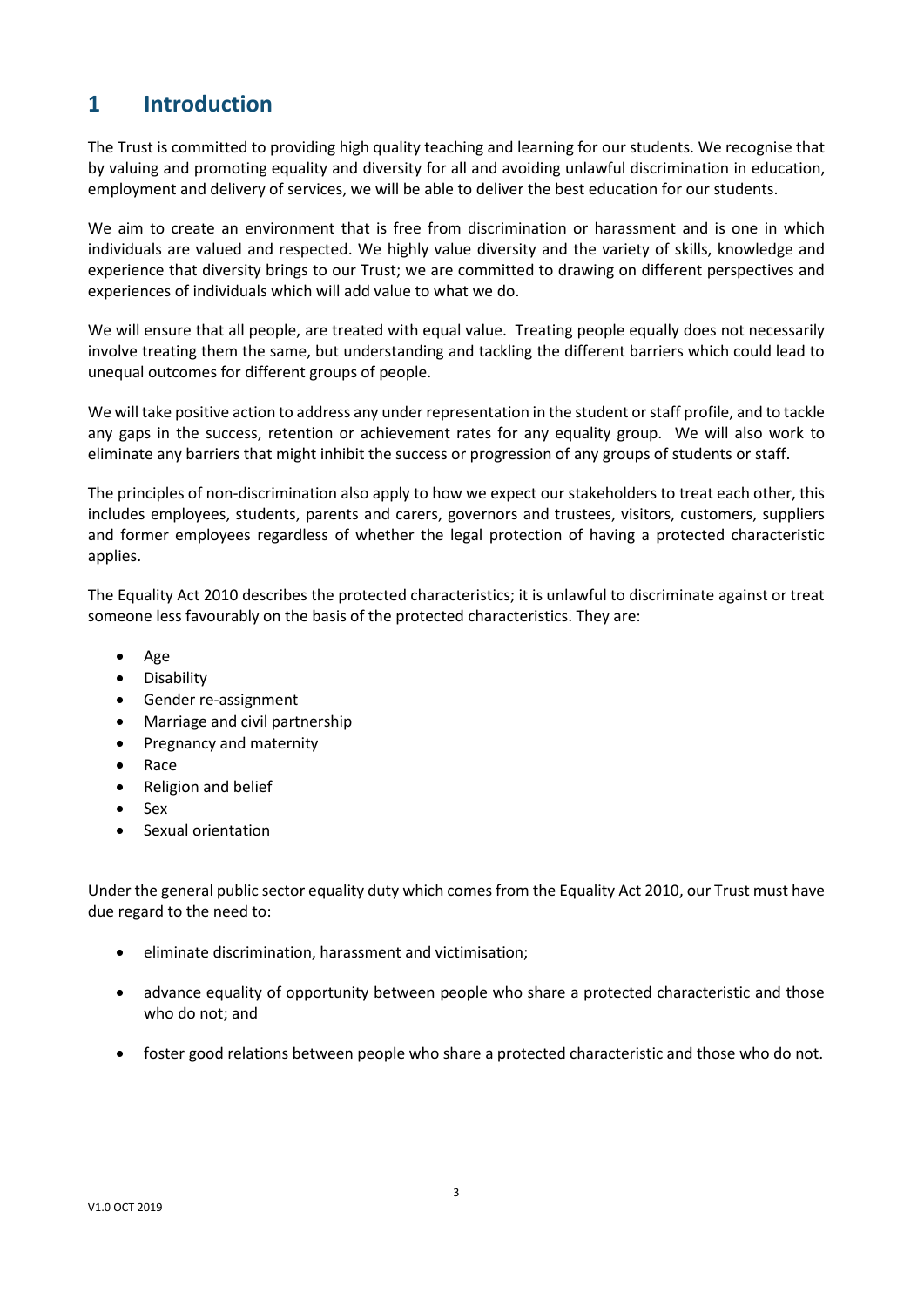#### <span id="page-3-0"></span>**2 Scope**

This policy covers all employees in the Trust, including consultants, contractors, trainees, casual workers and agency staff. It also applies to students, parents and carers, governors, trustees, volunteers and visitors.

The purpose of this policy is to set out how we will put our commitment into action and comply with the law, to ensure that equality and diversity is promoted in our Trust. We oppose all forms of unlawful and unfair discrimination and will tackle any discriminatory attitudes and behaviour.

This policy and the principles within it apply to all activities across the Trust. These include but are not limited to admissions, exclusions, design of curriculum and schemes of work, teaching and learning, assessments and examinations, use of resources, all employment policies and practices and governance.

## <span id="page-3-1"></span>**3 Roles and responsibilities**

Our Board has overall responsibility for the effective operation of this policy and for ensuring compliance with equality legislation. Day-to-day operational responsibility has been delegated to the Managers.

All senior leaders, employees, governors and trustees must set an appropriate standard of behaviour, lead by example and ensure that they and those in their setting adhere to the policy and promote our aims and objectives with regard to equality and diversity.

All students, parents and carers, volunteers, and visitors have a duty to act in accordance with this policy and not to discriminate against or harass others, treating them people with dignity at all times. They should also support the Trust in meeting its commitment to provide equal opportunities for all and promoting diversity in the workplaces and the community.

# <span id="page-3-2"></span>**4 Our objectives**

To build an inclusive and supportive environment where we can be valued for our personal qualities and contributions we will all:

- Promote positive relationships between those who share a protected characteristic and those that do not
- Value and celebrate the differences between us and promote equality
- Ensure that our curriculum, schemes of work and policies are accessible to all students and that they support diversity, equality and inclusion
- Talk to people who are affected by what we do e.g. students, employees, parents and carers and others in the community, about equality and diversity, and use this information to inform our decision making
- Remove obstacles and barriers that those who share a protected characteristic may be affected by. In doing so will examine both the impact on individuals and on groups
- Have a zero tolerance approach to bullying and discrimination and will tackle this wherever it is identified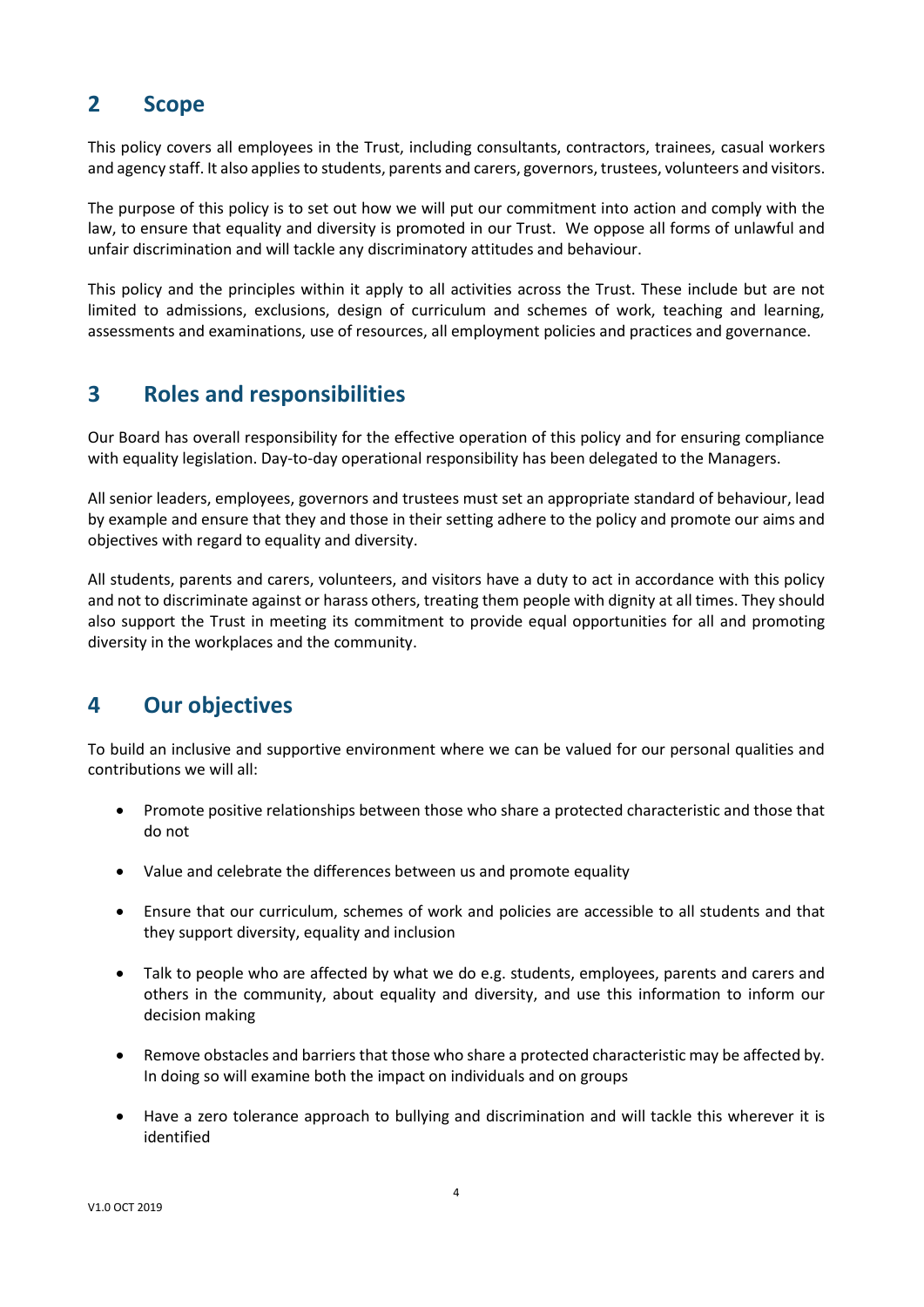- Challenge stereotypical views and personal prejudices
- Think about the language that we use, including informal communications
- Encourage participation in our activities by taking positive action to help overcome disadvantage for those who share a protected characteristic

Our whole Trust objectives are to:

- Publish and share our policy with all stakeholders to show compliance with the Equality Duty.
- Analyse appropriate data to ensure compliance with legislation.
- Train our students, employees, governors and trustees in equality and diversity.
- Raise achievement levels for our students who are eligible for pupil premium funding
- Raise achievement levels for our students with special educational needs
- Reduce the levels of homophobic, sexist and racist language used by students
- Publish information about how we are progressing towards our objectives

#### <span id="page-4-0"></span>**5 British Values**

The Trust will aim to promote the spiritual, moral, cultural, mental and physical development of all students to prepare them for the opportunities, responsibilities and experiences of life in a world where we value individual liberty, democracy, the law, mutual respect and tolerance. Our students will meet, live and work with people of different cultures, religions, languages, and ethnic origins. We are committed to providing equal opportunities for all and recognise that preparation for life in a diverse society is relevant to everyone.

In addition, these British Values are also promoted at various times in and across the curriculum throughout the year. The curriculum offer at the Trust is broad and balanced, complies with current legislation, and provides a wide range of subjects to prepare students for the opportunities, responsibilities and experiences in Modern Britain. It actively promotes fundamental British Values, and extends beyond the classroom via a wide range of visits and experiences, engaging them in extracurricular activity and volunteering in the local community, and promoting tolerance of and respect for people of all faiths, cultures, and lifestyles through effective spiritual, moral, social, and cultural development. It is supported by a well-rounded programme of assemblies and tutorials which offer clear guidance about the aforementioned values.

# <span id="page-4-1"></span>**6 Types of discrimination**

Discrimination may be direct or indirect and it may occur intentionally or unintentionally. Discrimination is defined as:-

**Direct discrimination** occurs where someone is treated less favourably because of one or more of the protected characteristics (as set out above).

**Indirect discrimination** occurs where we apply the same rules or practices to everyone, but that this has the effect that someone with a protected characteristic is disadvantaged or puts them at a particular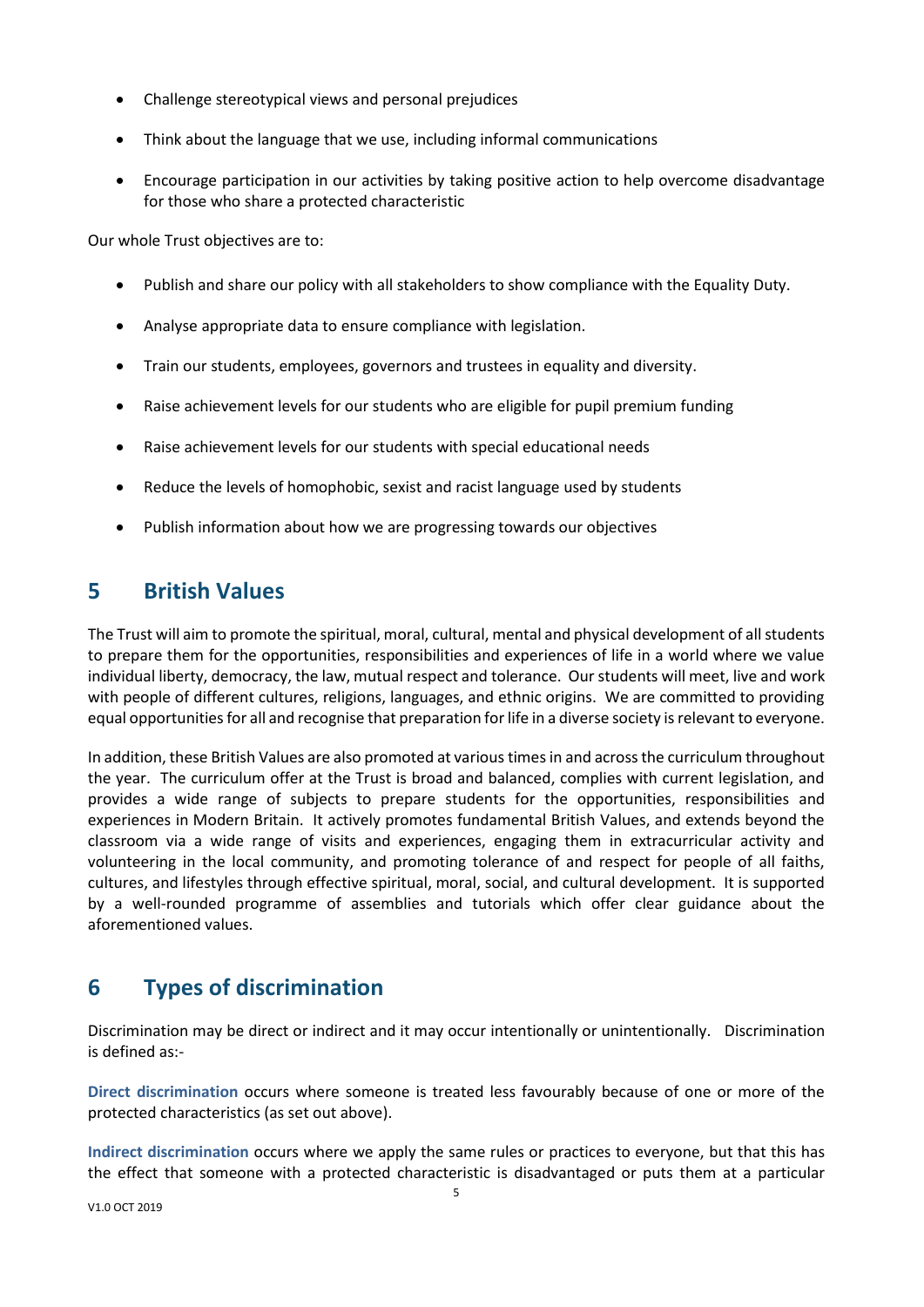disadvantage. This means that treating everyone in the same way will not necessarily mean that we are achieving equality.

**Harassment** is unwanted conduct that has the purpose or effect of violating someone's dignity, or creating an intimidating, hostile, degrading, humiliating or offensive environment for them.

**Victimisation** is less favourable treatment of someone who has complained or given information about discrimination or harassment, or supported someone else's complaint.

**Associative discrimination** is where an individual is directly discriminated against or harassed for association with another individual who has a protected characteristic.

**Perceptive discrimination** is where an individual is directly discriminated against or harassed based on a perception that a person has a particular protected characteristic, irrespective of whether they do have that protected characteristic.

**Third-party harassment** occurs where an employee is harassed and the harassment is related to a protected characteristic, by third parties such as parents and carers, clients or customers.

#### <span id="page-5-0"></span>**7 Religious Observance**

We respect the religious beliefs and practice of all employees, students, and parents/carers, and comply with reasonable requests relating to religious observance and practice.

## <span id="page-5-1"></span>**8 Breaches of this policy**

Allegations regarding potential breaches of this policy will be treated in confidence and investigated in accordance with the Grievance Procedure. People who make such allegations in good faith will not be victimised or treated less favourably as a result. False allegations which are found to have been made in bad faith will, however, be dealt with under the relevant procedure.

Any person who is found to have committed an act of discrimination or harassment will be subject to relevant action. Such behaviour will not be tolerated and we will take a strict approach to serious breaches of this policy.

#### <span id="page-5-2"></span>**9 Review**

This policy is reviewed every 4 years by the Trust. We will monitor the application and outcomes of this policy to ensure it is working effectively.